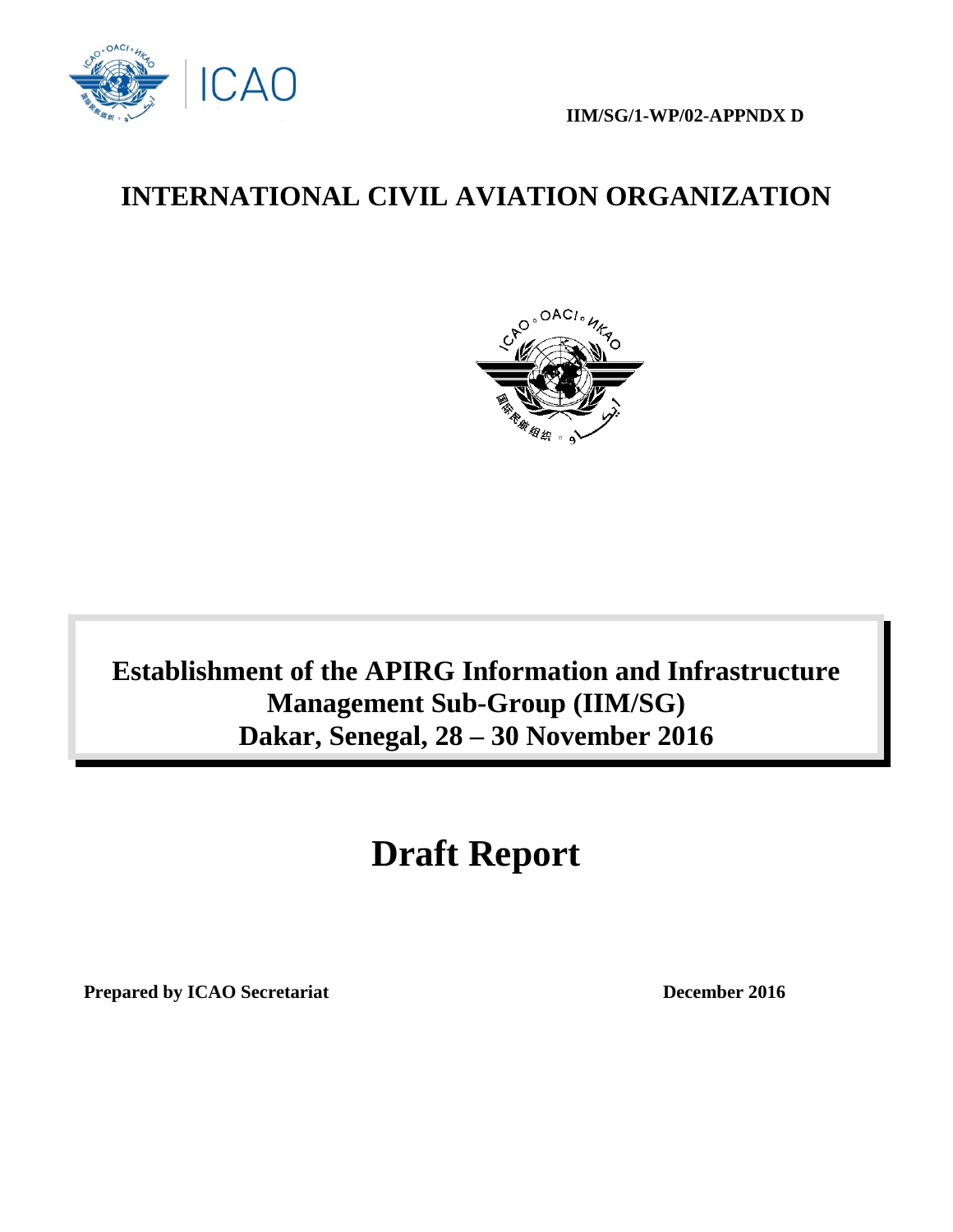

#### **IIM/SG/1-WP/02-APPNDX D**

**The designations employed and the presentation of the material in this publication do not imply the expression of any opinion whatsoever on the part of ICAO concerning the legal status of any country, territory, city or area or of its authorities, or concerning the delimitation of its frontiers or boundaries.**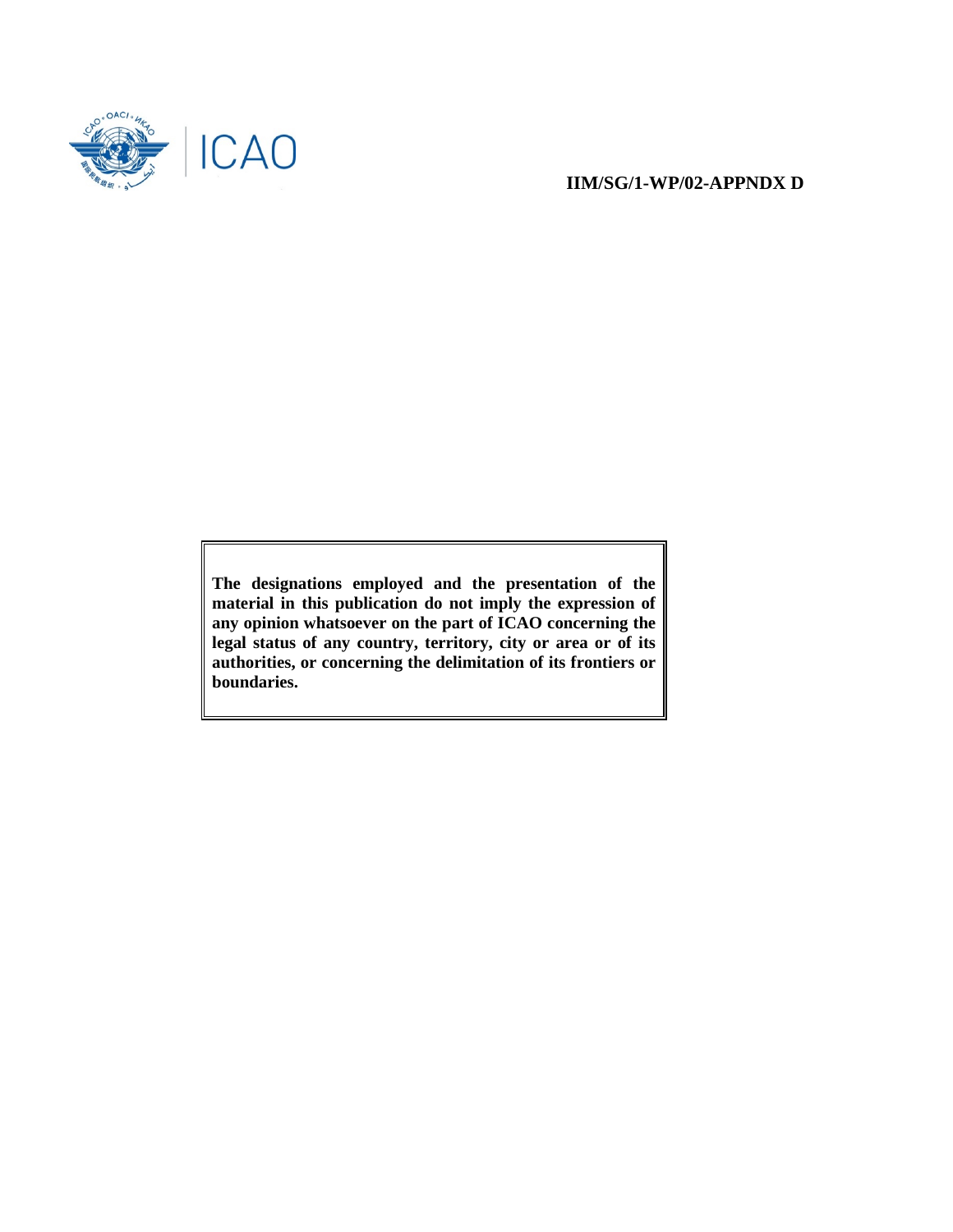# **TABLE OF CONTENTS**

## Part I

| 2.                                                   |                                                       |  |  |  |
|------------------------------------------------------|-------------------------------------------------------|--|--|--|
| 3.                                                   |                                                       |  |  |  |
| $\overline{4}$ .                                     |                                                       |  |  |  |
| 5.                                                   |                                                       |  |  |  |
| 6.                                                   |                                                       |  |  |  |
| 7.                                                   |                                                       |  |  |  |
| Part II                                              |                                                       |  |  |  |
| 8.                                                   |                                                       |  |  |  |
|                                                      | <b>APPENDICES</b>                                     |  |  |  |
|                                                      | <b>Appendix A:</b> List of participants               |  |  |  |
| <b>Appendix B:</b> Terms of References of the IIM/SG |                                                       |  |  |  |
|                                                      | <b>Appendix C: MET Projects</b>                       |  |  |  |
|                                                      | <b>Appendix D: CNS Projects</b>                       |  |  |  |
|                                                      | <b>Appendix E: AIM Projects</b>                       |  |  |  |
|                                                      | <b>Appendix F: Draft Template on Projects linkage</b> |  |  |  |
|                                                      | <b>Appendix G: APIRG Procedural Handbook</b>          |  |  |  |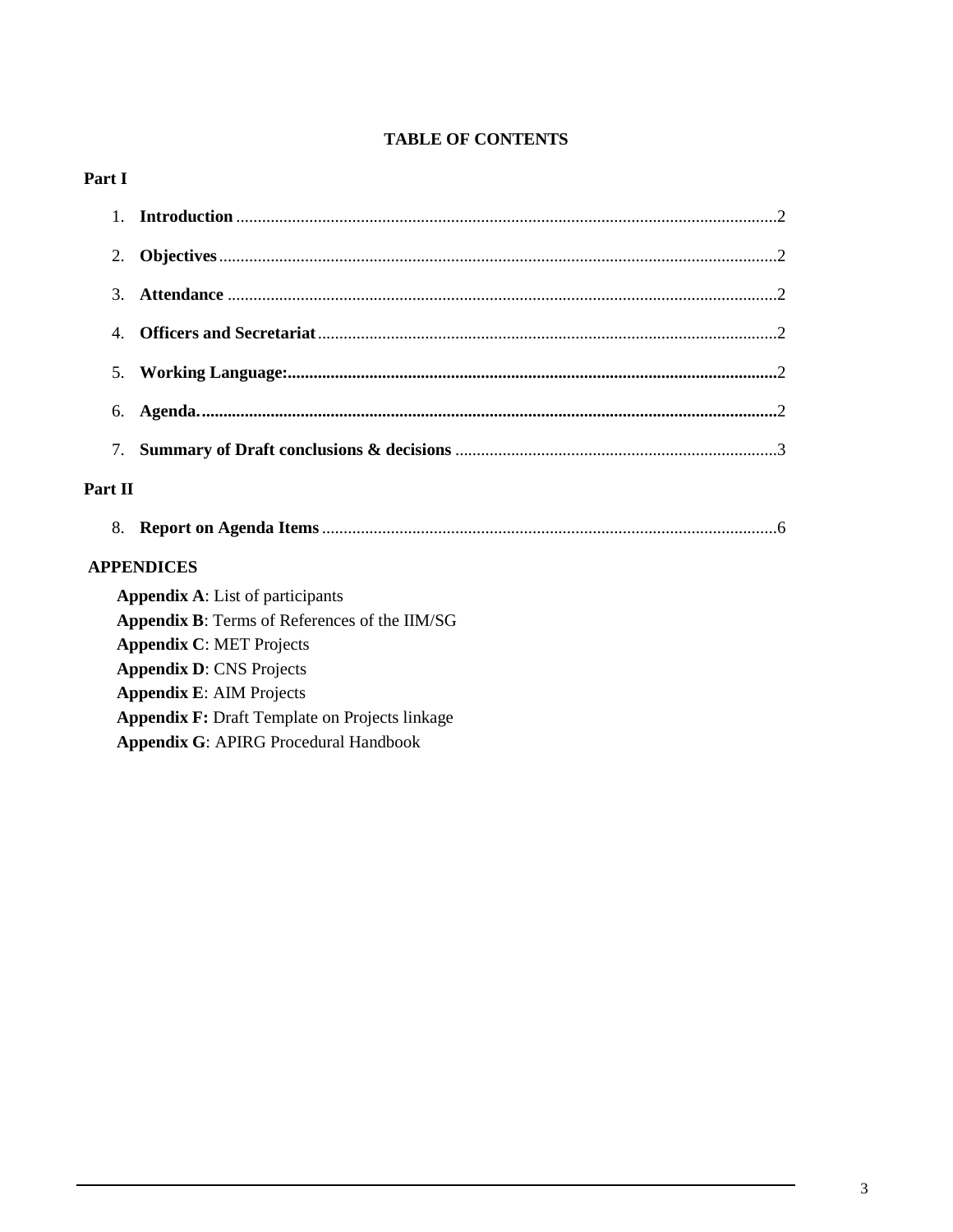# **PART I**

#### 1. **Introduction**

The Meeting for the establishment of the APIRG Information and Infrastructure Management Sub-Group (IIM/SG) was held in the meeting room of the ICAO Regional Office for Western and Central Africa, Dakar, Senegal, 28 – 30 November 2016

#### **2. Objectives**

The main objective of the meeting was inter alia to:

- a) Review the recent developments in the ICAO Global Air Navigation Plan (**GANP Doc 9750**) and Aviation Systems Block Upgrades (**ASBU**) Methodology as well as in the AFI Air Navigation Plan (**AFI ANP Doc 7474, AFI e-ANP**) and the AFI Plan of Action for the implementation of the ICAO ASBU Block 0 Modules.
- b) Review the outcome of the APIRG/20 meeting (held in Yamoussoukro , Côte d'Ivoire from 30 November to 2 December 2015) pertaining to the areas of Aeronautical Meteorology (**MET**) Aeronautical Information Management (**AIM**), Aeronautical Communication Navigation Surveillance and Spectrum (**CNS**);
- c) Consider the AFI Air Navigation Priorities/Targets and the Projects Approach adopted by APIRG to identify and plan, Regional Projects in the above mentioned fields (**MET AIM, CNS**), to be implemented based on the ICAO ASBU prioritized related modules selected by the AFI Region.
- d) Establish balanced Projects Teams in the spirit of "*No country Left Behind*" and develop general guidelines (Roadmaps) for the conduct of the projects in order to ensure an effective coordinated planning, implementation, operation and monitoring.
- e) Identify set of indicators and Metrics for the Regional Air Navigation reporting and Air Navigation Dashboard

#### **3. Attendance**

3.1 The meeting was attended by thirty nine (**39**) participants from fourteen (**14**) Contracting States, three ANSPs namely ASECNA, ATNS, NAMA, two international organizations namely, IATA and the WMO, one airport manager (SODEXAM Cote d'Ivoire) . A list of participants is provided at **Appendix A.**

#### **4. Officers and Secretariat**

4.1 The meeting appointed Mrs **Esther Gaborekwe KHAMBULE**, South African Weather Service as Chairperson. She was seconded by Mr **Pierre Olivier NTONGMO CNS Inspector, Cameroon civil Aviation** 

4.2 **Mr. François-Xavier SALAMBANGA,** Regional Officer, Communications, Navigation and Surveillance from the ICAO Regional Office for Western and Central Africa (Dakar) and Secretary of the APIRG IIM/SG, acted as Secretary of the meeting and was assisted by MM**. Akoa Benoit OKOSSI** and George **BALDEH**, respectively Regional Officer MET and AIM, ICAO Regional Office of Dakar, **Harvey Gabriel LEKAMISY a**nd **Vitalis AHAGO** respectively Regional Officers CNS and MET, ICAO Regional Office of Nairobi.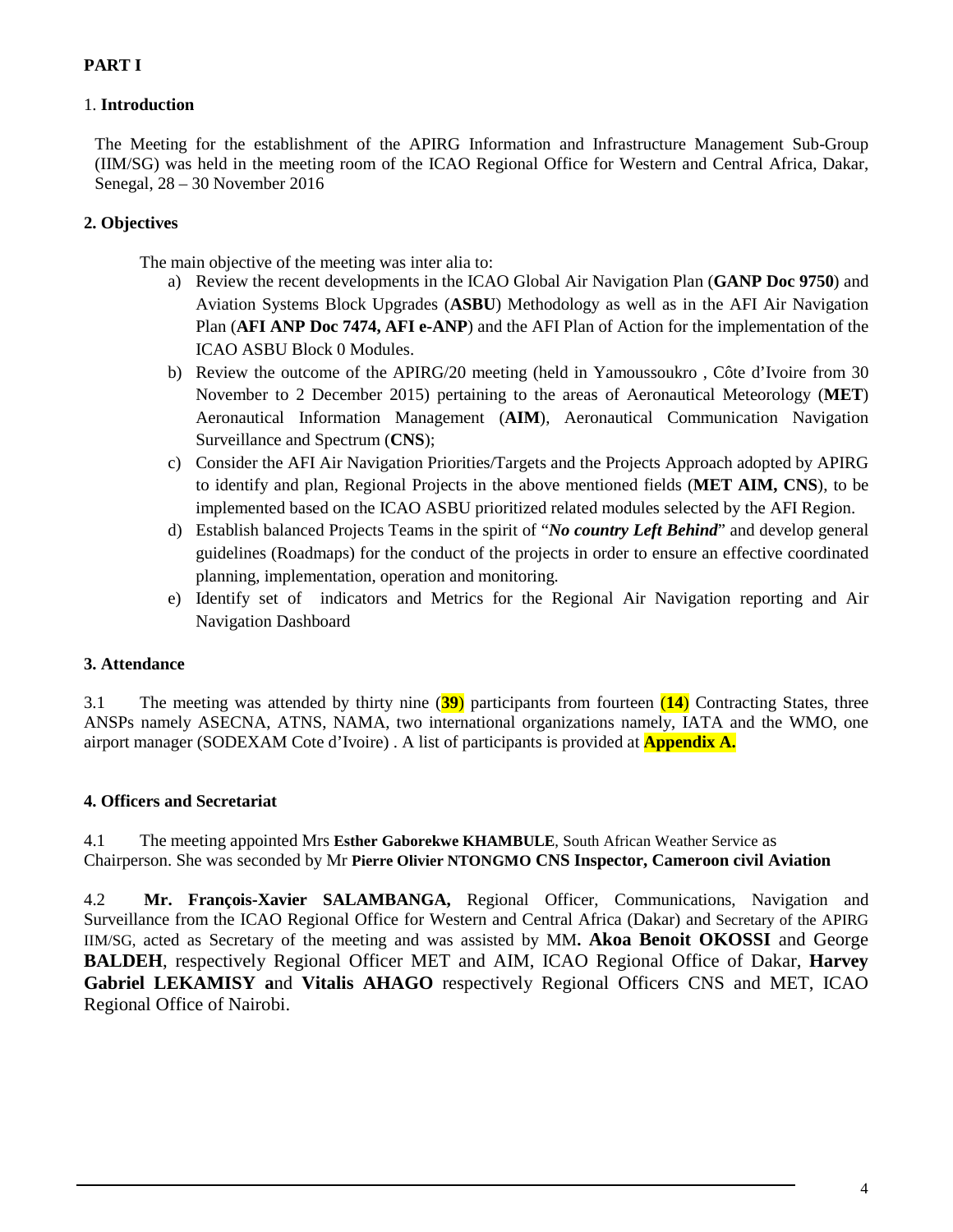#### 5. **Working language**

5.1 The meeting was conducted in English and French language with simultaneous translation.

#### **6. Opening**

6.1 The meeting was opened by **Mr. Prosper Zo'o-Minto'o,** ICAO Deputy Regional Director on behalf of the Regional Director for the ICAO Western and Central African Regional Office.

6.2 In his address he emphasized the expectations of APIRG from the outcome of the IIM Sub-Group activities, the need to complete the AFI Air Navigation Plan in the field of Aeronautical Information, Aeronautical Meteorology and aeronautical communications, navigation and surveillance and to find solutions to the deficiencies in this matter. He highlighted the new ICAO planning methodology based on the concept of Aviation System Blocks Upgrade (**ASBU**) developed by the ICAO 12<sup>th</sup> Air Navigation Conference and invited the meeting to consider the CNS technologies Roadmap contained in the new Global Air Navigation Plan (**GANP Doc. 9750 4th Ed**.) when completing the materials and documentation for the full establishment of the IIM Sub-Group for the provision of the future Air Navigation Service in the Region.

6.3 He recalled the meeting the involvement of the five ICAO Strategic Objectives namely: Safety, Efficiency and Capacity, Security, sustainable development of air transport and protection of the Environment in the work of the IIM/SG and the key role of the Sub Group as backbone of planning and implementation of many air navigation infrastructure and systems, in partnership with all stakeholders, particularly the users, who are ably represented by IATA and other international organizations.

6.4 He reminded to the attention of the meeting, the a new methodology and approach to regional planning and implementation of ANS programmes adopted by the AFI region consisting on a new organizational structure of the APIRG and a new planning and implementation framework, preferring a project management approach over the traditional process of meetings by a multitude of groups working as Task Forces, Working Groups, etc., whose memberships often comprise the same individual experts from States and organizations.

6.5 He invited the meeting to identify all outstanding tasks of the sub-group, reassess their continued relevance or otherwise in the implementation of the ASBUs, and where required, to formulate them into potential projects and wished to the participants safe stay in Dakar and fruitful deliberations.

#### 7. **Agenda**

7.1 The meeting adopted the following agenda:

**Agenda Item 1: Adoption of the Agenda, the Work Programme and Election of Chairperson and Vice-Chairperson of the Meeting**

- **Agenda Item 2: General and Regional Framework for Air Navigation Services**
- **Agenda Item 3: Review of the Terms of reference, Composition, Working Methods and Work Programme of the APIRG Information and Infrastructure Management Sub-Group (IIM/SG)**

**Agenda Item 4: Establishment and Operationalization of the APIRG IIM Sub-group**

- **4.1 Project based approach**
- **4.1.1 Project identification**
- **4.1.2 Establishment of Project Team**
- **4.1.3 Project implementation**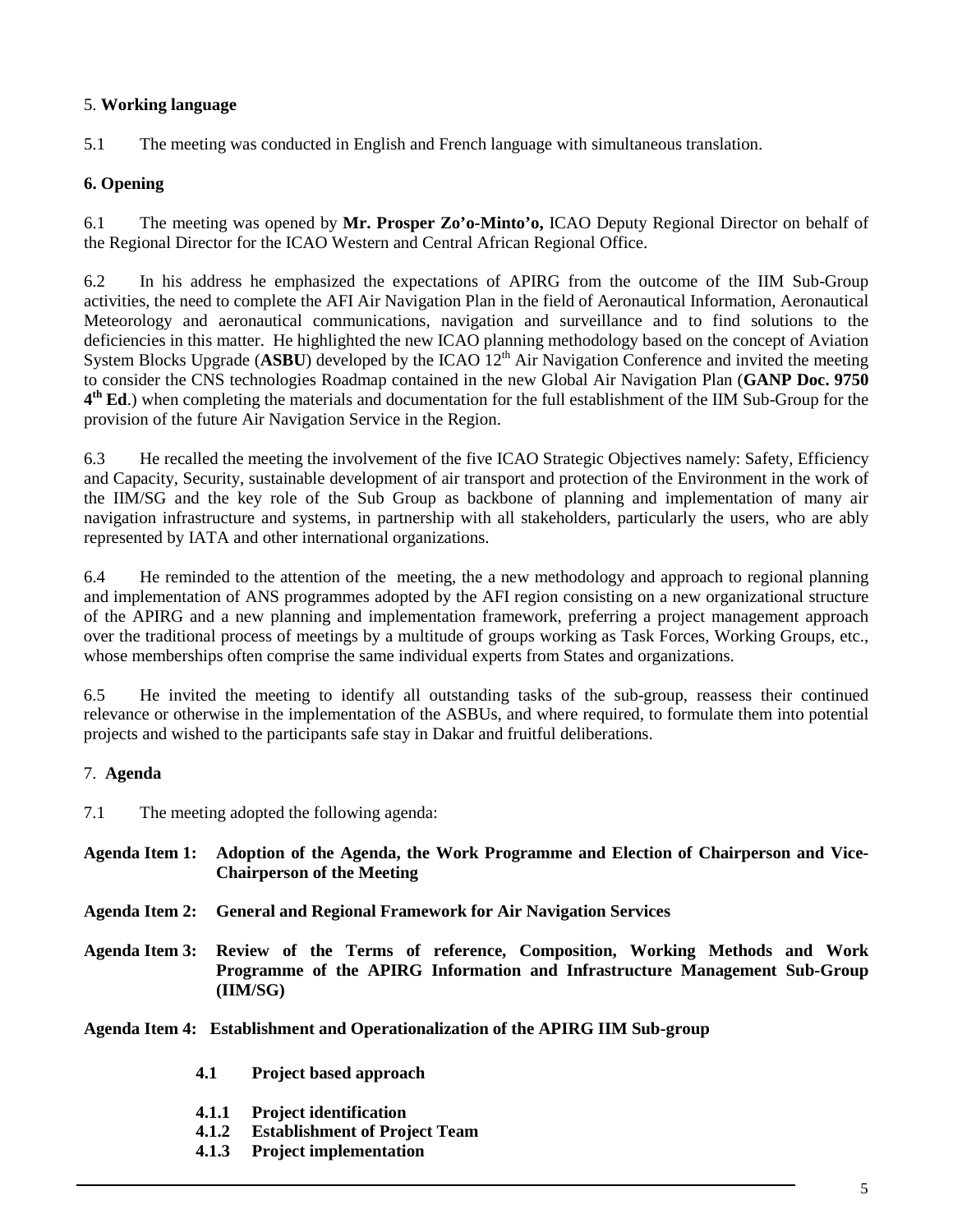|                       | 4.2   | Membership of the APIRG IIM/SG                        |
|-----------------------|-------|-------------------------------------------------------|
|                       | 4.2.1 | Core membership of APIRG IIM/SG                       |
|                       | 4.2.2 | <b>Officials / Leadership of IIM / SG</b>             |
|                       | 4.2.3 | <b>Membership of IIM Project Teams</b>                |
|                       | 4.3   | <b>Project formulation standardization</b>            |
|                       | 4.3.1 | Formulation and standardization of IIM projects       |
|                       | 4.3.2 | Links between projects (IIM/IIM & IIM/AAO projects)   |
|                       | 4.3.3 | <b>Projects Implementation Roadmap</b>                |
| <b>Agenda Item 5:</b> |       | <b>Review of APIRG Procedural Handbook provisions</b> |
| <b>Agenda Item 6:</b> |       | Any other business                                    |

# **8. Summary of Draft conclusions & decisions**

The following Draft Conclusions and Decisions were formulated by **IIM-E** meeting:

| <b>Number</b>                    | <b>Title</b>                                                                                                                                                                                                              |
|----------------------------------|---------------------------------------------------------------------------------------------------------------------------------------------------------------------------------------------------------------------------|
| <b>Agenda Item 1</b>             | Adoption of the Agenda, the Work Programme and Election of Chairperson and<br><b>Vice-Chairperson of the Meeting</b>                                                                                                      |
|                                  | <b>NIL</b>                                                                                                                                                                                                                |
| <b>Agenda Item 2</b>             | <b>General and Regional Framework for Air Navigation Services</b>                                                                                                                                                         |
| <b>Draft Conclusion IIM-E/01</b> | Alignment of Regional Priorities Targets and Plans with the provision of the 5 <sup>th</sup> edition of<br>the GANP                                                                                                       |
|                                  | That:                                                                                                                                                                                                                     |
|                                  | APIRG States, Service providers and airspace users should update their Priorities,                                                                                                                                        |
|                                  | Targets and related implementation plans consistent with the GANP objectives as well<br>as the needs of the AFI region.                                                                                                   |
| <b>Draft Conclusion IIM-E/02</b> | <b>Development of National ASBU Plans</b>                                                                                                                                                                                 |
|                                  |                                                                                                                                                                                                                           |
|                                  | That;                                                                                                                                                                                                                     |
|                                  | In order to comply with the time timeframe for the implementation of ASBU set forth in<br>the Global Air Navigation Plan (GANP Doc. 9750 5 <sup>th</sup> Edition):                                                        |
|                                  | States conduct the appropriate action aimed at developing, updating and<br>a)<br>maintaining their national ASBU Plan no later than 31/07/2017;                                                                           |
|                                  | The Secretariat of APIRG assist States through seminars/workshops and<br>b)<br>missions for the development of their National ASBU Plans in consultation with<br>stakeholders, and report to APIRG/21                     |
| <b>Draft Conclusion IIM-E/03</b> | <b>Implementation of National ASBU Plans and reporting on States performances objectives</b>                                                                                                                              |
|                                  | That:                                                                                                                                                                                                                     |
|                                  | States ensure a harmonized implementation of their national ASBU Plans taking into<br>consideration the provision and the time frame of the updated Global Air Navigation<br>Plan (GANP Doc 9750 5 <sup>th</sup> Edition) |
| <b>Draft Conclusion IIM-E/04</b> | Population of the AFI e-ANP                                                                                                                                                                                               |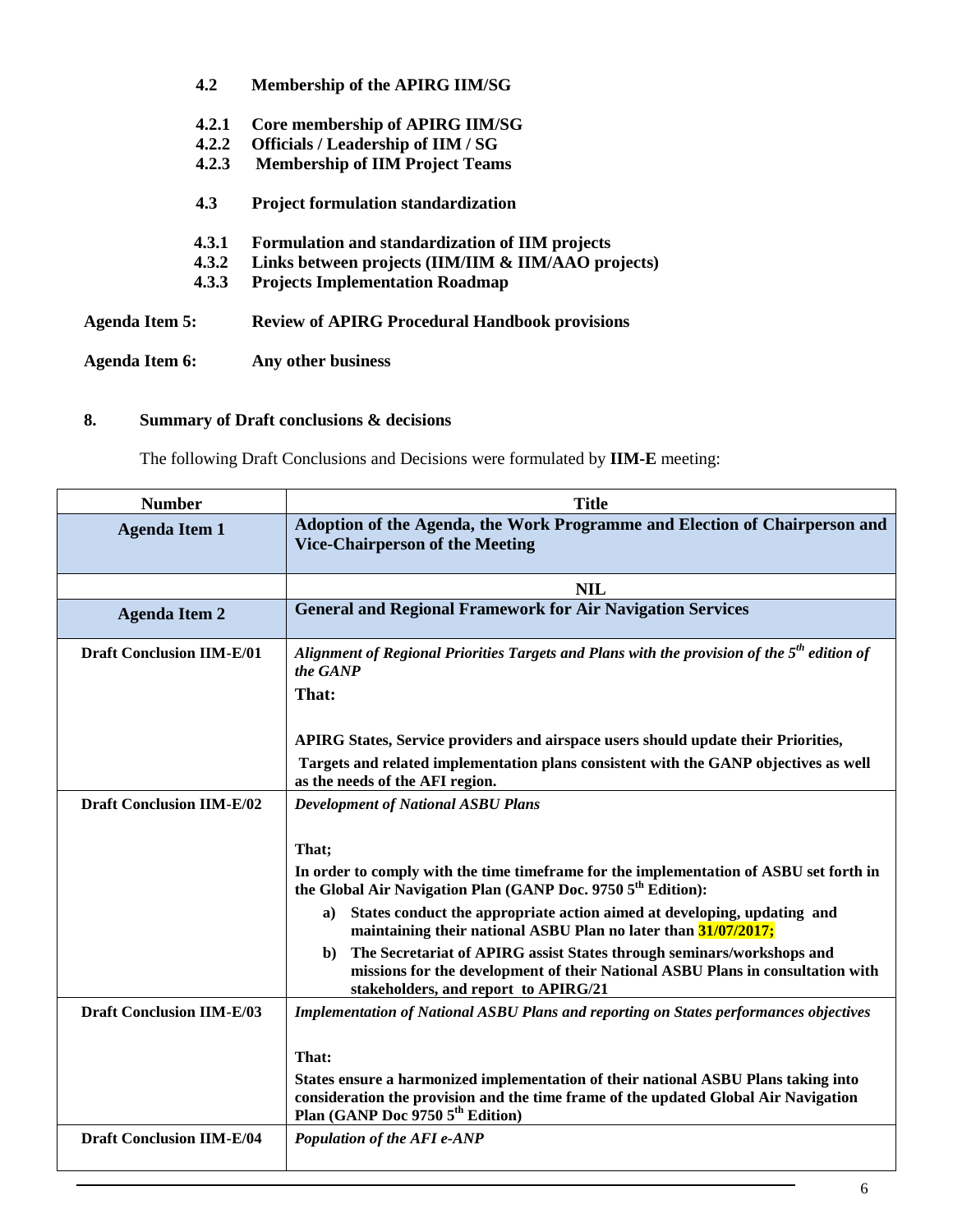| <b>Number</b>                    | <b>Title</b>                                                                                                                                                                                                                                                                                                                                                           |
|----------------------------------|------------------------------------------------------------------------------------------------------------------------------------------------------------------------------------------------------------------------------------------------------------------------------------------------------------------------------------------------------------------------|
|                                  | That:                                                                                                                                                                                                                                                                                                                                                                  |
|                                  | The Secretariat undertake urgent actions to ensure the population of AFI e-ANP<br>Volumes II, and III containing the existing collected data by 31 May 2017 and initiate<br>correspondence with States for any further amendment as per applicable procedures<br>prior to approval by APIRG.                                                                           |
| <b>Draft Conclusion IIM-E/05</b> | Use of Electronic Regional air navigation planning methodologies and Tools                                                                                                                                                                                                                                                                                             |
|                                  | <b>That States:</b><br>a) use the electronic regional air navigation plans as primary tool to assist<br>in the implementation of the agreed regional planning framework for air<br>navigation services and facilities;<br>involve regulatory and industry personnel during all stages of planning<br>b)<br>and implementation of aviation system block upgrade modules |
| <b>Agenda Item 3</b>             | Review of the Terms of reference, Composition, Working Methods and Work<br>Programme of the APIRG Information and Infrastructure Management Sub-<br>Group (IIM/SG)                                                                                                                                                                                                     |
| <b>Draft Decision IIM-E/06</b>   | Terms of Reference, Composition, Working Methods and Programme of the<br><b>APIRG Infrastructure and Information Management Sub-Group (IIM/SG)</b>                                                                                                                                                                                                                     |
|                                  | That;                                                                                                                                                                                                                                                                                                                                                                  |
|                                  | The updated Terms of Reference, Composition, Working Methods and<br>Programme of the APIRG Information and Infrastructure Management Sub-<br>Group (IIM/SG) are adopted as attached in <b>Appendix B</b>                                                                                                                                                               |
| <b>Agenda Item 4:</b>            | <b>Establishment and Operationalization of the APIRG IIM Sub-Group</b>                                                                                                                                                                                                                                                                                                 |
|                                  | 4.1<br><b>Project based approach</b>                                                                                                                                                                                                                                                                                                                                   |
| <b>Draft Conclusion IIM-E/07</b> | <b>IIM/SG Projects</b>                                                                                                                                                                                                                                                                                                                                                 |
|                                  | That:                                                                                                                                                                                                                                                                                                                                                                  |
|                                  | The IIM/SG projects attached in <b>Appendixes C, D</b> and <b>E</b> should be<br>$\boldsymbol{a}$<br>implemented by the established Project teams;                                                                                                                                                                                                                     |
|                                  | The Projects should be implemented in an agreed regional template to ensure<br><b>b</b> )<br>harmonisation and alignment with the APIRG AAO/SG projects.                                                                                                                                                                                                               |
|                                  | 4.2<br>Membership of the APIRG IIM/SG                                                                                                                                                                                                                                                                                                                                  |
| <b>Draft Conclusion IIM-E08</b>  | <b>Establishment of the Project Teams</b>                                                                                                                                                                                                                                                                                                                              |
|                                  | That;                                                                                                                                                                                                                                                                                                                                                                  |
|                                  | The Secretariat circulate before 31 December 2016 the identified IIM<br>a)<br>Projects Templates in <b>Appendix F</b> to this report, to States for<br>participation in the implementation monitoring and reporting of the<br>Project;                                                                                                                                 |
|                                  | b) States identified by the IIM-E meeting confirm their membership and<br>provide the Secretariat no later 31 January 2017, the name and CV of<br>their proposed experts for the Project Teams                                                                                                                                                                         |
|                                  | States that did not attend this meeting to indicate their willingness to<br>c)                                                                                                                                                                                                                                                                                         |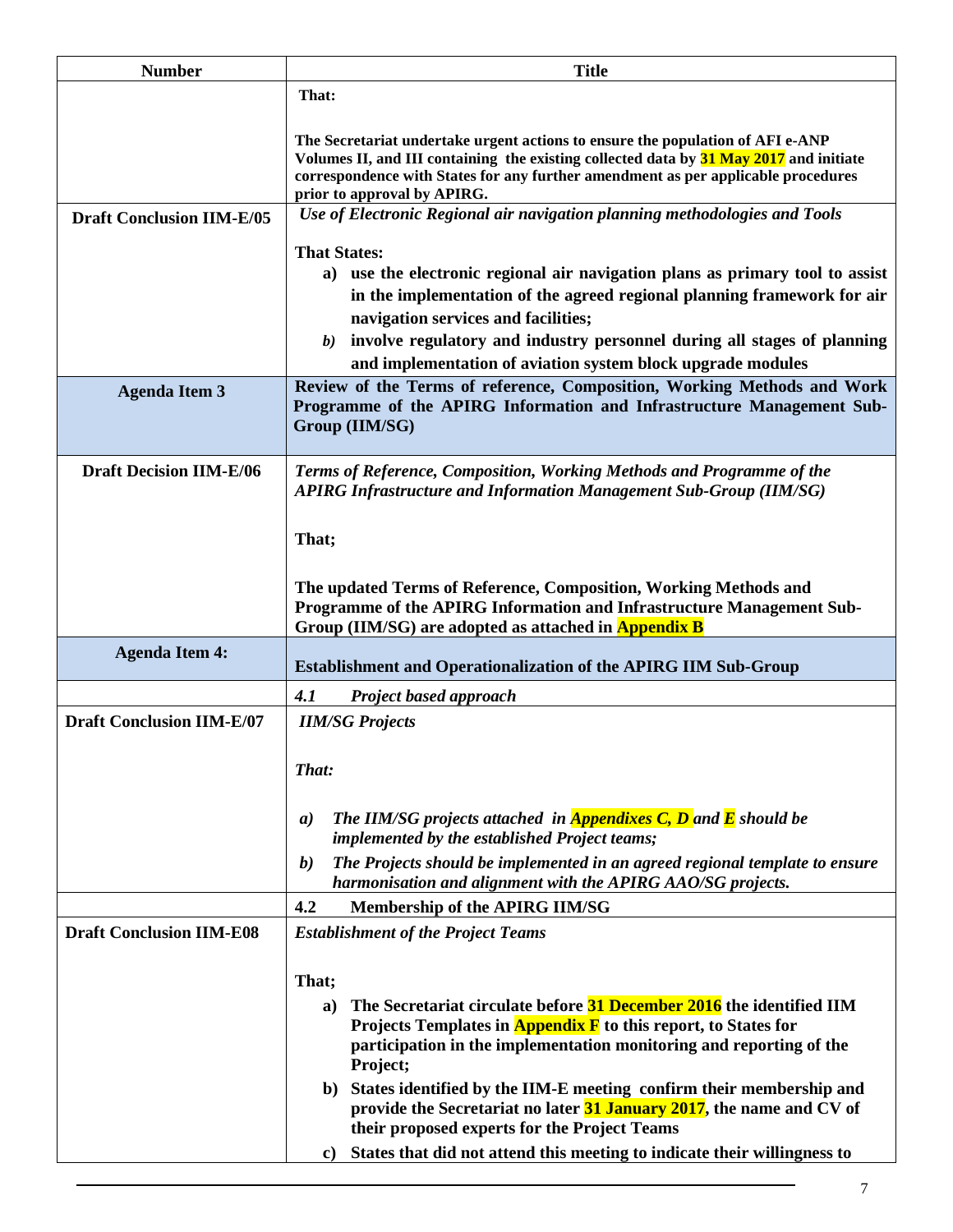| <b>Number</b>                    | <b>Title</b>                                                                                                                                               |
|----------------------------------|------------------------------------------------------------------------------------------------------------------------------------------------------------|
|                                  | participate in the Project Teams                                                                                                                           |
| <b>Draft Conclusion IIM-E/9</b>  | <b>Finalization of the Establishment of IIM/SG</b>                                                                                                         |
|                                  |                                                                                                                                                            |
|                                  | That;                                                                                                                                                      |
|                                  | The Secretariat pursue the consultation with the AAO/SG and States in                                                                                      |
|                                  | order to ensure an appointment of the Chairs and Vice Chairs of the two APIRG<br><b>Sub Groups.</b>                                                        |
|                                  | 4.3<br><b>Project implementation</b>                                                                                                                       |
| <b>Draft Decision IIM-E/10</b>   | <b>Working methodology</b>                                                                                                                                 |
|                                  | That;                                                                                                                                                      |
|                                  |                                                                                                                                                            |
|                                  | The nominated Project coordinators, with the assistance of the<br>a)                                                                                       |
|                                  | Secretariat, are encouraged to collaborate and consolidate the inputs pertaining                                                                           |
|                                  | to their deliverables from their team members;                                                                                                             |
|                                  | $\mathbf{b}$<br>The Project Teams should preferably carry out their tasks through                                                                          |
|                                  | electronic correspondences and teleconferences, except for those defined by the<br>IIM/SG which may require physical presence                              |
| <b>Draft Conclusion IIM-E/11</b> | <b>Coordination of Projects</b>                                                                                                                            |
|                                  |                                                                                                                                                            |
|                                  | That:                                                                                                                                                      |
|                                  |                                                                                                                                                            |
|                                  | In order to ensure a proper coordination and minimize duplication, the                                                                                     |
|                                  | Secretariat finalize and circulate the draft template in <b>Appendix F</b> to this report,                                                                 |
|                                  | summarizing the linkage amongst IIM/SG Project and between them and                                                                                        |
|                                  | <b>AAO/SG Projects</b>                                                                                                                                     |
|                                  | <b>Review of APIRG Procedural Handbook provisions</b><br><b>Agenda Item 5:</b>                                                                             |
| <b>Draft Conclusion IIM-E/12</b> | <b>Review of APIRG Procedural Handbook</b>                                                                                                                 |
|                                  |                                                                                                                                                            |
|                                  | That:                                                                                                                                                      |
|                                  | The APIRG Secretariat circulate the APIRG Procedural Handbook in<br>a)                                                                                     |
|                                  | <b>Appendix G</b> to this report, to States/ Organizations for final review and                                                                            |
|                                  | feedback for improvement and submission to next APIRG meeting;                                                                                             |
|                                  | The APIRG Secretariat to finalize and publish the Handbook;<br>$\mathbf{b}$                                                                                |
|                                  | c) In the meantime the draft Handbook should be used as a working document<br>in order to ensure the continuity of the implementation of the IIM projects. |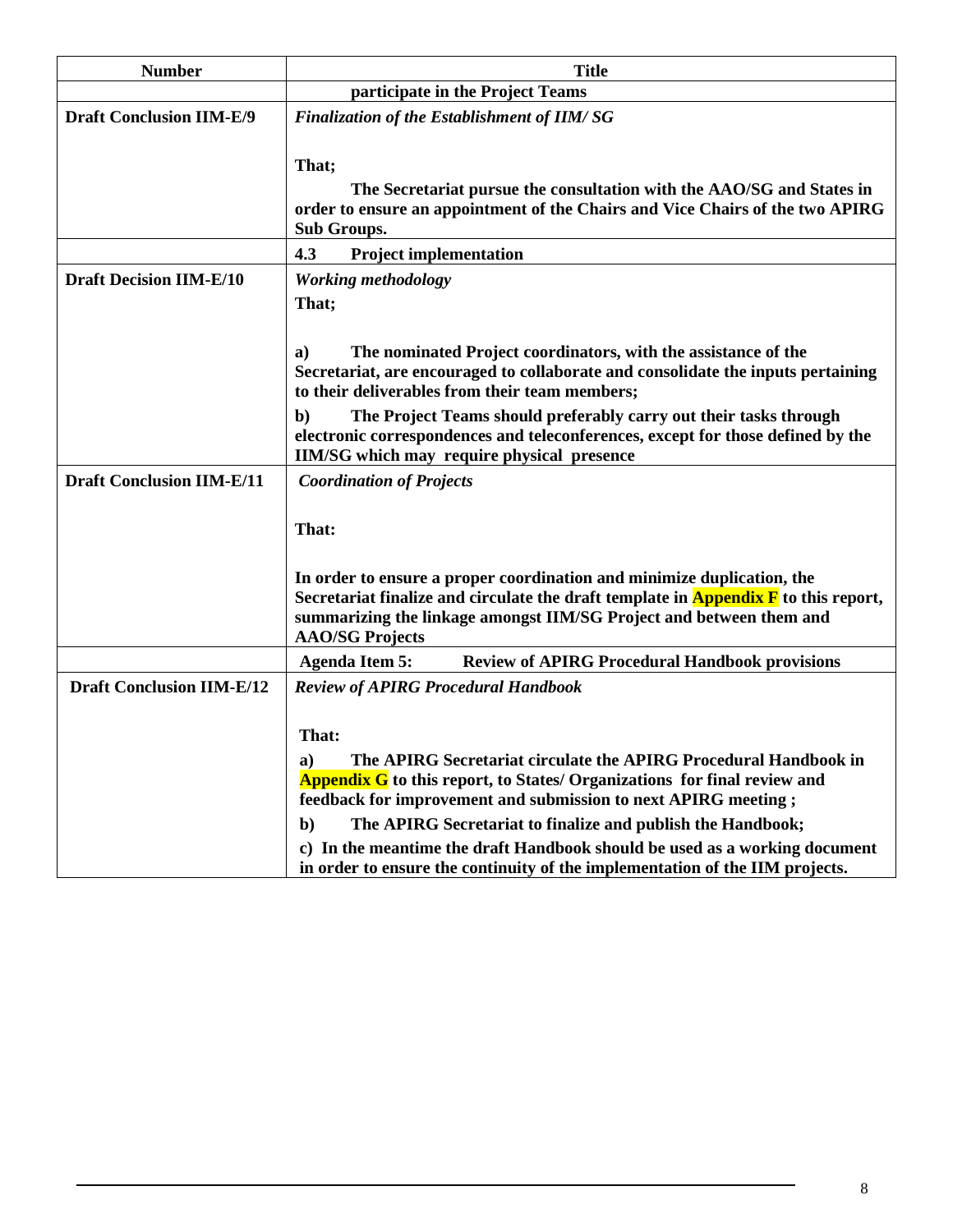#### **8 Report on Agenda Items**

#### **Agenda Item 1: Election of Chairperson and Vice-Chairperson of the meeting**

Under this agenda item, the meeting elected Mrs. **Esther Gaborekwe KHAMBULE**, South African Weather Service as Chairperson. She was seconded by Mr. **Pierre Olivier NTONGMO CNS Inspector, Cameroon civil Aviation**.

#### **Agenda Item 2: General and Regional Framework for Air Navigation Services**

#### **2.1-** *ICAO Global Air Navigation Plan (GANP Doc. 9750) and Aviation System Block Upgrades (ASBU) Framework*

Under this Agenda Item, the meeting was updated on the recent developments in the ICAO Global Air Navigation Plan (GANP Doc 9750). A summary of the  $5<sup>th</sup>$  edition of the GANP (Doc. 975  $5<sup>th</sup>$  Ed.) adopted by the ICAO 39<sup>th</sup> Assembly was presented to the meeting.

The 2016–2030 ICAO Global Air Navigation Plan presents all States with a comprehensive planning tool supporting a harmonized global Air Navigation system. It identifies all potential performance improvements available today, details the next generation of ground and avionics technologies that will be deployed worldwide, and provides the investment certainty needed for States and Industry to make strategic decisions for their individual planning purposes and:

- Obliges States to map their national or regional programmes against the harmonized GANP, but provides them with far greater certainty of investment.
- Requires active collaboration among States through the PIRGs in order to coordinate initiatives within applicable regional Air Navigation Plans.
- **Provides required tools for States and regions to develop comprehensive business case analyses as they** seek to realize their specific operational improvements.
- Provides a vision of the evolution of the Global ATM system and the potential requirements to industry, for better anticipation in its products.

This updated document provides clear guidance on the operational targets and supporting technologies, avionics, procedures, standards and regulatory approvals needed to realize them. The GANP additionally establishes a framework for incremental implementations based on the specific operational profiles and traffic densities of each State.

The meeting agreed that States, Service providers and airspace users should update their Priorities, Targets and related implementation plans consistent with the GANP objectives as well as the needs of the AFI region.

The following draft conclusion was formulated

#### **Conclusion IIM-E/01:** *Alignment of Regional Priorities Targets and Plans with the provision of the 5th edition of the GANP*

#### **That:**

**APIRG States, Service providers and airspace users should update their Priorities,** 

**Targets and related implementation plans consistent with the GANP objectives as well as the needs of the AFI region.**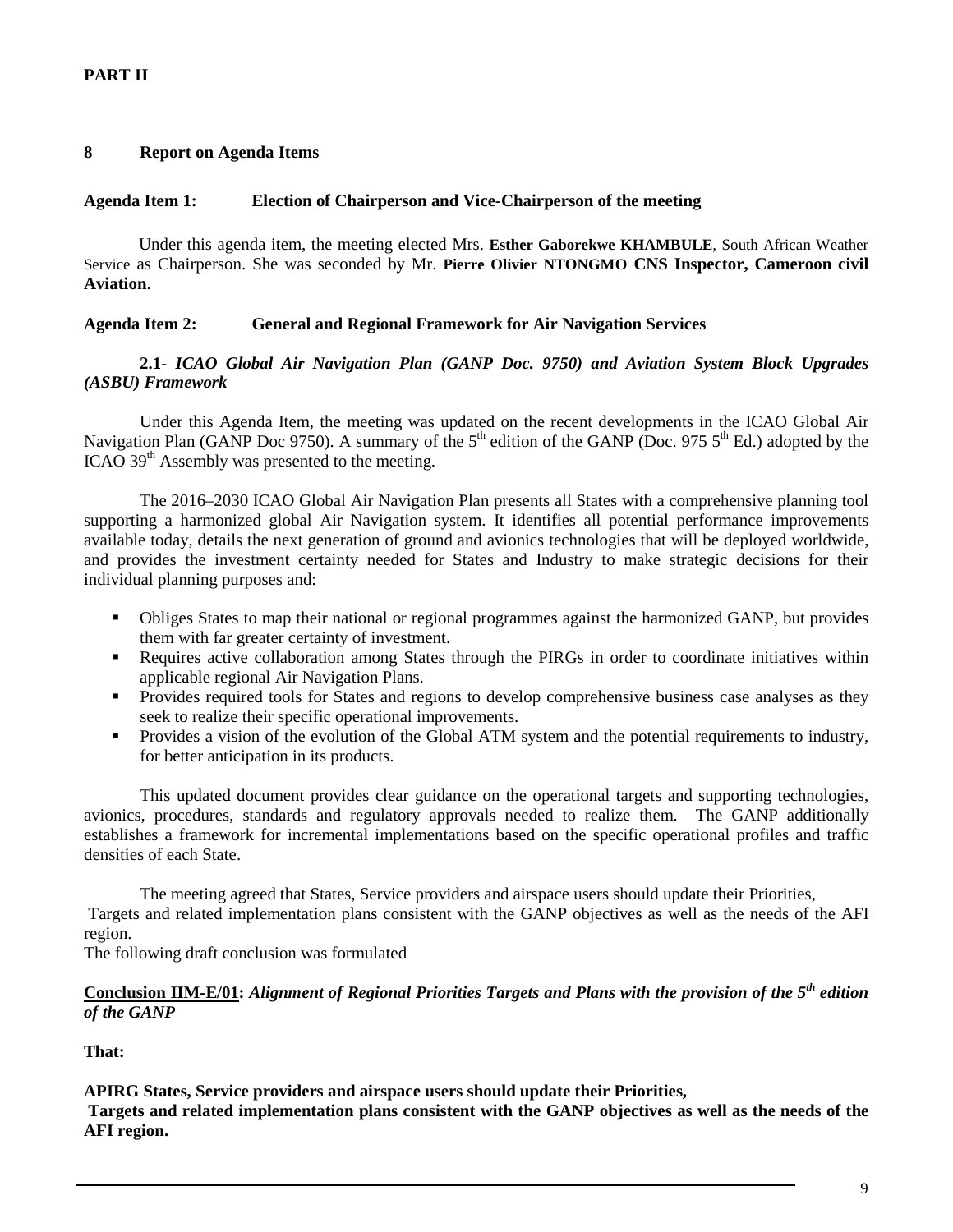The Secretariat reminded the ICAO Aviation Systems Block Upgrades (ASBU) Methodology as described in the GANP. The ASBU framework, the AFI regional objectives and the ASBU Planning and implementation in the AFI Region were discussed by the meeting.

The meeting noted the low pace of development of National ASBU Plans in the region and urged States to conduct with the assistance of ICAO, appropriate actions aimed at developing, updating and maintaining their national ASBU Plan before end of July 2017.

The following conclusion was formulated:

#### **Conclusion IIM-E/02:** *Development of National ASBU Plans*

#### **That;**

**In order to comply with the time timeframe for the implementation of ASBU set forth in the Global Air**  Navigation Plan (GANP Doc. 9750 5<sup>th</sup> Edition):

- **c) States conduct the appropriate action aimed at developing, updating and maintaining their national ASBU Plan no later than 31/07/2017;**
- **d) The Secretariat of APIRG assist States through seminars/workshops and missions for the development of their National ASBU Plans in consultation with stakeholders, and report to APIRG/21**

The meeting also discussed implementation issues with regard to the environment context of the AFI Region, the homogeneous areas and major traffic flows the development and trends of Civil Aviation industry in AFRICA.

The meeting noted the urgent need to ensure a harmonized implementation of States national ASBU Plans taking into consideration the provision and the time frame of the updated Global Ai Navigation Plan.

The following conclusion was formulated:

#### **Conclusion IIM-E/03: Implementation of National ASBU Plans and reporting on States performances objectives**

#### **That:**

**States ensure a harmonized implementation of their national ASBU Plans taking into consideration the provision and the time frame of the updated Global Air Navigation Plan (GANP Doc 9750 5th Edition)**

#### **2.2** *AFI Air Navigation Plan (AFI ANP, AFI e-ANP, Doc 7474)*

2.2.1 Under this agenda item the AFI Air Navigation Plan (**AFI ANP Doc 7474, AFI e-ANP**) were presented to the attention of the participants as well as the AFI Plan of Action for the implementation of the ICAO ASBU Block 0 Modules.

2.2.2 The process of development of the electronic Air Navigation (e-ANP) was presented to the meeting. It was recognized that the existing collected data for the AFI e-ANP volumes II & III should be presented to States for any further amendment as per applicable procedures prior to approval by APIRG.

The following Conclusion was formulated:

#### **Draft Conclusion IIM-E/04***: Population of the AFI e-ANP*

#### **That:**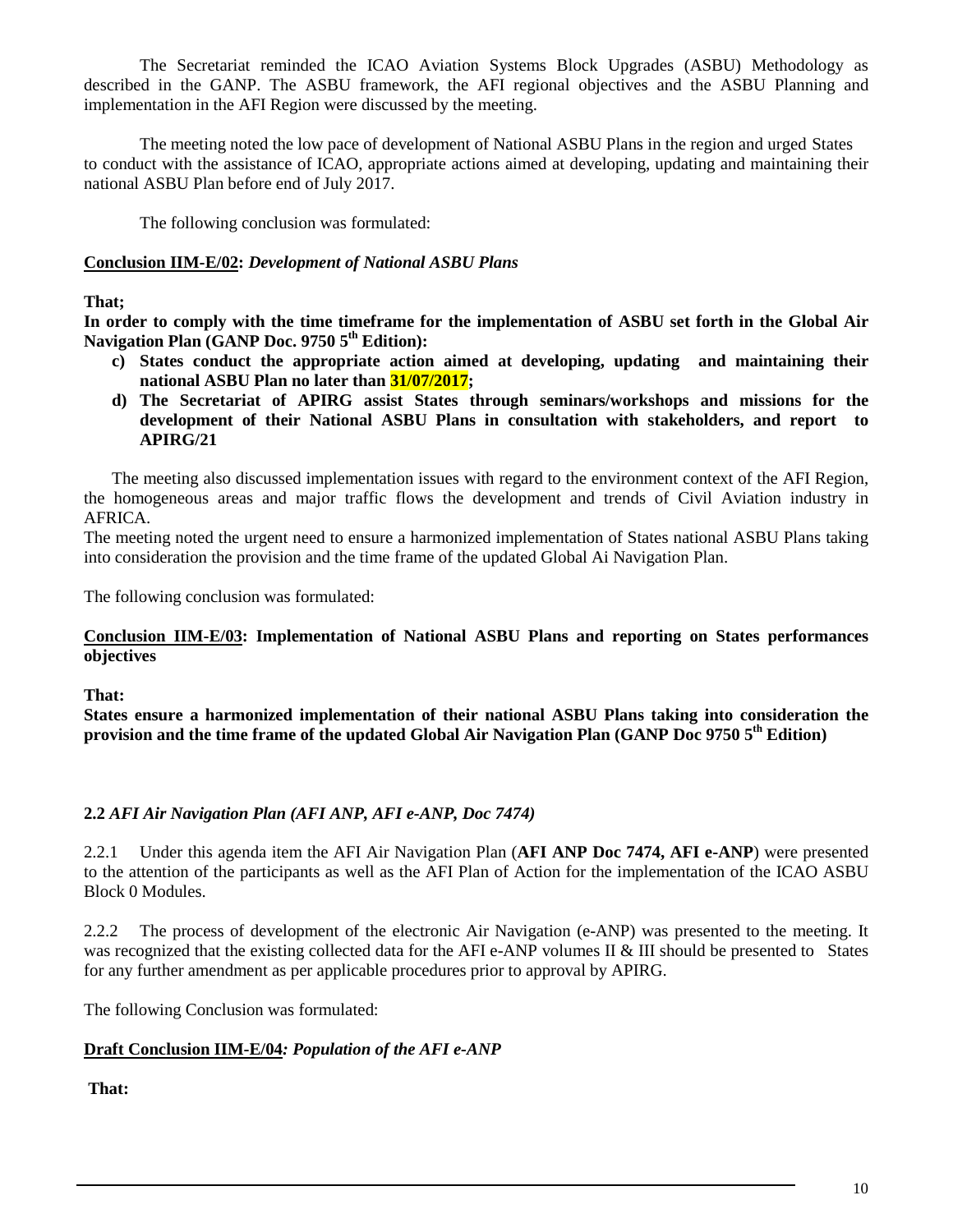#### **The Secretariat undertake urgent actions to ensure the population of AFI e ANP Volumes II, and III containing the existing collected data by 31 May 2017 and initiate correspondence with States for any further amendment as per applicable procedures prior to approval by APIRG.**

2.2.3 The Secretariat also reminded the meeting that the aim of the e-ANP is to migrate from paper based to electronic based ANP and encourages States to use the electronic regional air navigation plans as primary tool to assist in the implementation of the agreed regional planning framework for air navigation services and facilities and involve regulatory and industry personnel during all stages of planning and implementation of aviation system block upgrade modules.

The following conclusion was formulated:

#### **Draft Conclusion IIM-E/05***: Use of Electronic Regional air navigation planning methodologies and Tools*

#### **That States:**

- **a) use the electronic regional air navigation plans as primary tool to assist in the implementation of the agreed regional planning framework for air navigation services and facilities;**
- **b) involve regulatory and industry personnel during all stages of planning and implementation of aviation system block upgrade modules;**

#### **Agenda Item 3: Review of the Terms of reference, Composition, Working Methods and Work Programme of the APIRG Information and Infrastructure Management Sub-Group**

3.1 Under this Agenda Item, the meeting reviewed the Terms of Reference, Composition, Working Methods and Work Programme of the future IIM Sub Group as approved by APIRG Extraordinary meeting (**Decision APIRG EO/01:** *Restructuring and Reorganization of the APIRG*).

The following conclusion was formulated:

#### **Draft Decision IIM-E/06: Terms of Reference, Composition, Working Methods and Programme of the APIRG Infrastructure and Information Management Sub-Group (IIM/SG)**

**That;**

**The updated Terms of Reference, Composition, Working Methods and Programme of the APIRG Information and Infrastructure Management Sub-Group (IIM/SG) are adopted as attached in Appendix B to this report**

#### **Agenda Item 4: Establishment and Operationalization of the APIRG IIM Sub-Group**

4.1 Under this Agenda item the meeting was reminded on the Projects Approach adopted by the APIRG extraordinary meeting and reviewed the mechanisms for the IIM projects identification and implementation and the establishment of the IIM project Teams.

4.2 The IIM/SG noted that APIRG Extraordinary meeting agreed to derive the projects from the ASBU Modules and the regional performance objectives. The IIM/SG was informed that a Project Team may carry out one or more projects. The meeting was further informed that APIRG/EO Meeting decided through its Decision EO/01 that "*projects be identified from ASBU modules and regional performance objectives adopted by APIRG, to be carried out by teams of experts provided by States and concerned international organizations***"** as per item d) of APIRG/EO.

4.3 The meeting noted that consistent with GANP, where applicable, in defining the scope of projects, consideration will be given to the concept of homogeneous ATM areas or major traffic flows/routing areas as established by the APIRG.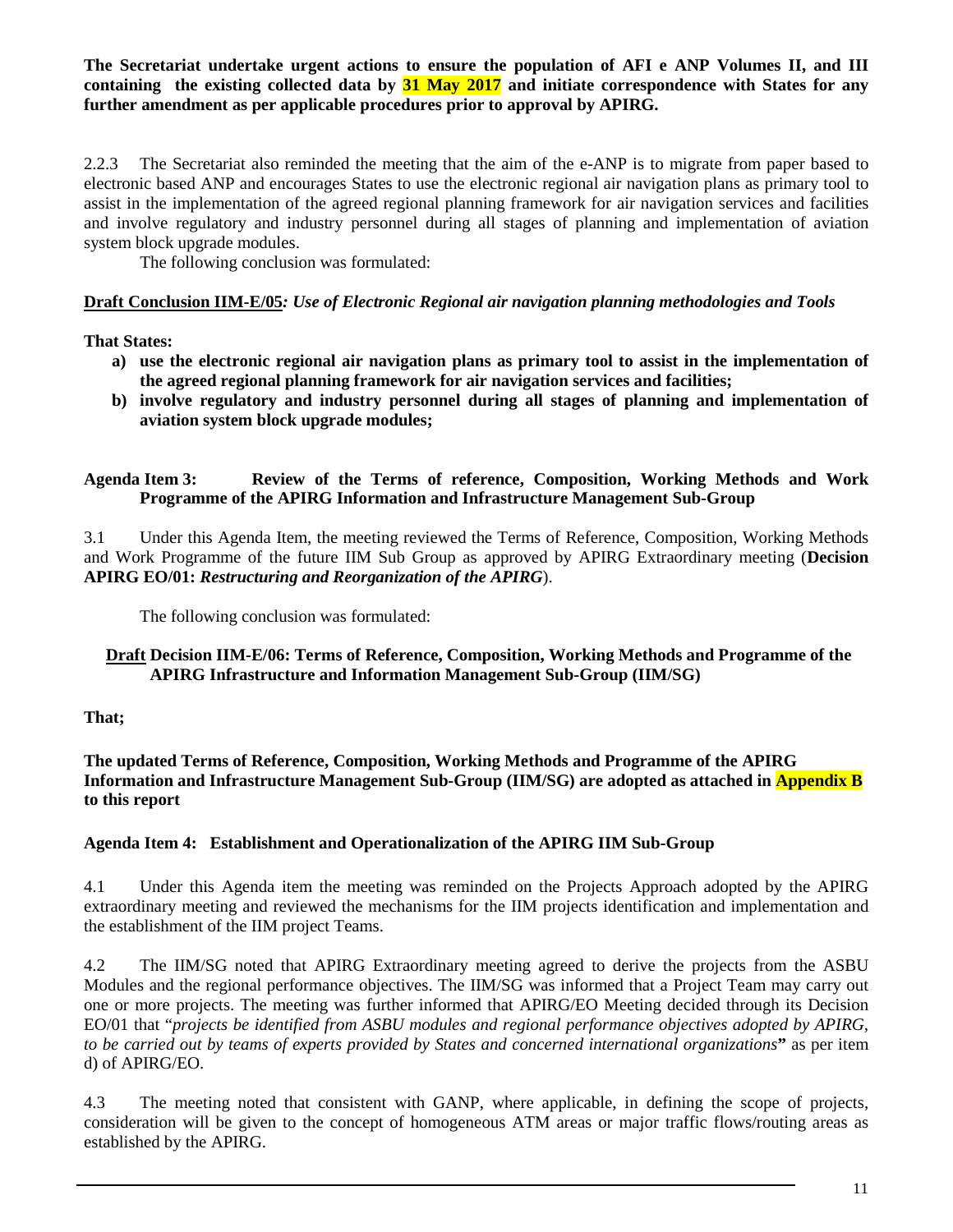4.4 The meeting noted that Project Management Approach and Project identification and Approval are defined in the APIRG Procedural Handbook:

## *4.4.1 Project management approach - Projects and Project Teams*

*In order to carry out the work of the Sub-Groups, 'projects' will be identified to be executed by 'teams' of subject matter experts and champions reporting to the Sub-Groups. In certain circumstances, APIRG may, as it deems necessary, agree on a Project Team that does not report to a Sub-Group, but to the Group itself through the APCC.* 

#### *4.4.2 Projects-identification and approval*

*APIRG, its contributory bodies, ICAO Secretariat, States or the civil aviation industry through its representative bodies, may propose a project or activity to be carried as a project within the framework of APIRG. All project proposals shall be subject to approval by APIRG. However, under certain circumstances, and in order to avoid unnecessary delays in activities with critical time implications, the APCC may, with the guidance of the ICAO Secretariat, endorse a project on behalf of APIRG.*

*Project proposals submitted to APIRG for approval shall be formulated on a Project Definition Template* (which is not yet developed*).* 

4.5 The Meeting further noted that APIRG had identified through **Conclusion 20/49 of APIRG/20** Meeting an initial set of projects, based on the ICAO ASBU Modules and the regional performance objectives. The projects identified in the scope of the IIM/SG are listed in the following Appendices of the APIRG/20 report:

- $\checkmark$  Appendix 4.4.8C: two MET Projects: B0-AMET PFF-1 and B0-AMET PFF-2
- $\checkmark$  Appendix 4.4.8D1: CNS Projects Communications;
- $\checkmark$  Appendix 4.4.8D2: CNS Projects Navigation and Others;
- $\checkmark$  Appendix 4.4.8D3: CNS Projects Surveillance;
- $\checkmark$  Appendix 4.4.8E1: AIM Projects;
- $\checkmark$  Appendix 4.4.8E2: AIM Projects; and
- $\checkmark$  Appendix 4.4.8E3: AIM Projects.

In this regard the following conclusion was formulated:

#### **Draft Conclusion IIM-E/07: IIM/SG Projects**

#### **That:**

#### **a) The IIM/SG projects attached in Appendixes C, D and E should be implemented by the established Project Teams;**

#### **b) The Projects should be implemented in an agreed regional template to ensure harmonization and alignment with the APIRG AAO/SG projects.**

4.6 The APIRG Procedural Handbook defines the composition of Project Teams with subject matter experts possessing the qualifications and experience required in the specific projects to which they are nominated and familiar with the areas under consideration. States and organizations identified by APIRG will nominate specific officials to the project teams, providing information on nominee's qualifications and experience (i.e. CV), to enable the teams to optimally take advantage of the expertise availed to them. The number of experts in a project team will be determined by the requirements of the project.

4.7 Based on the above provision of the Handbook, the meeting identified States as members and nominated coordinating States for the IIM projects as contained in the precedent Appendixes.

The Secretariat was urged to conduct complimentary action towards States in order to accelerate the operationalization of the Projects Teams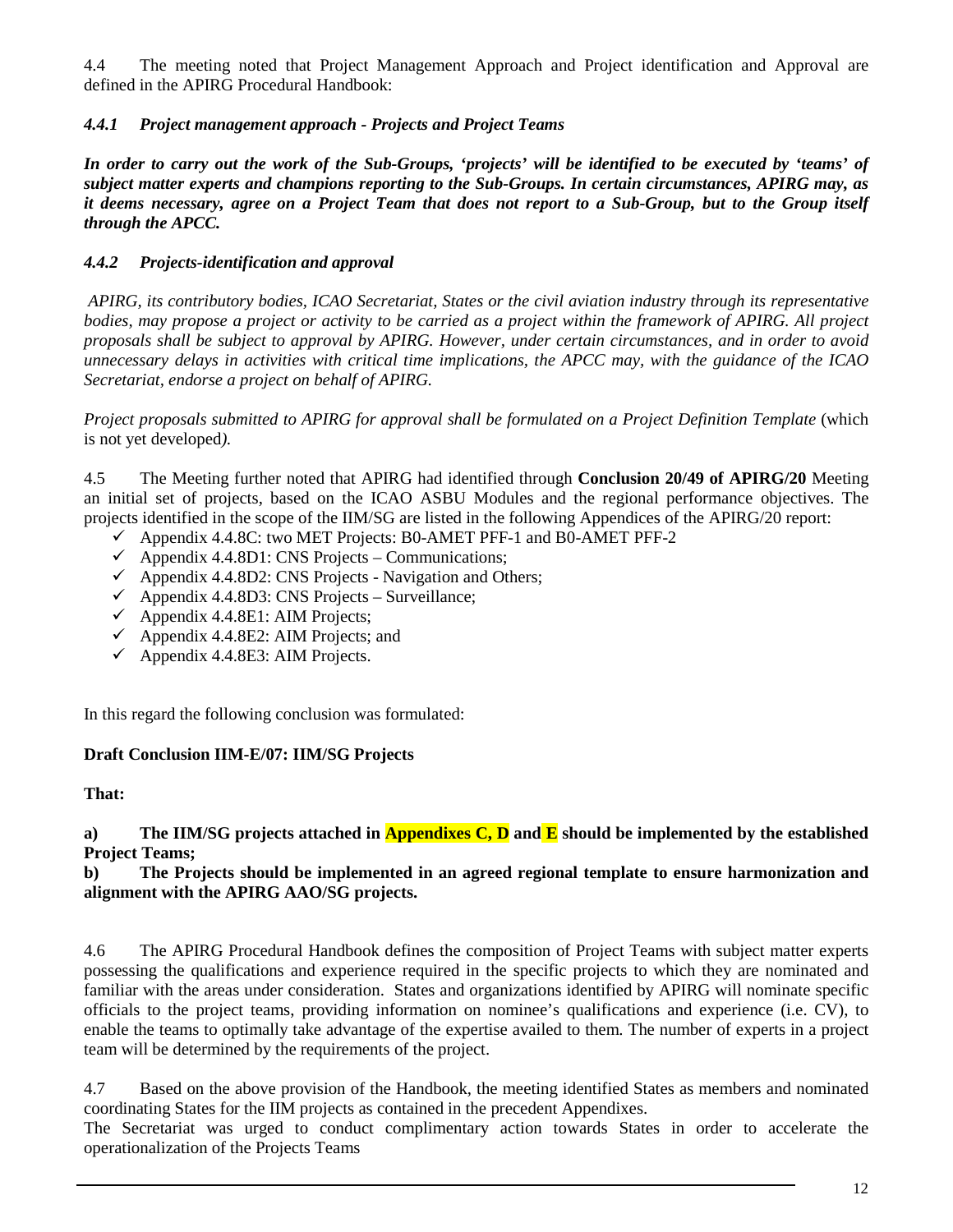The following Conclusion was formulated:

#### **Draft Conclusion IIM-E08: Establishment of the Project Teams**

**That;**

**a) The Secretariat circulates before 31 December 2016 the identified IIM Projects Templates to States for participation in the implementation monitoring and reporting of the Project;** 

**b) States identified by the IIM-E meeting confirm their membership and provide the Secretariat no later 31 January 2017, the name and CV of their proposed experts for the Project Teams**

**c) States that did not attend this meeting to indicate their willingness to participate in the Project Teams:**

**Note:** *ICAO Contracting States in the AFI region, as well as aviation industry organizations other than APIRG observer members may, with the concurrence of the Chairman and Secretary of APIRG, be invited to contribute to the work undertaken on specific projects of APIRG, with expertise and/or specialized tools.* 

*Cognizant that not all AFI States will be members or participants in the activities of Project Teams, members of the teams will be expected to participate as professionals with expert contributions to the project, as opposed to representatives of their individual States or organizations.* 

4.8 The meeting discussed the working methodology and pointed out the key role of the Project coordinators and the importance of their collaboration with the Secretariat in the conduct of the projects.

The meeting decided that in order to be cost effective and to save time Project Teams should preferably carry out their tasks through electronic correspondences and teleconferences, except for those defined by the IIM/SG which may require physical presence

The following conclusion was formulated:

#### **Draft Decision IIM-E/09:** *Working methodology*

#### **That;**

- **a) The nominated Project coordinators, with the assistance of the Secretariat, are encouraged to collaborate and consolidate the inputs pertaining to their deliverables from their team members;**
- **b) The Project Teams should preferably carry out their tasks through electronic correspondences and teleconferences, except for those defined by the IIM/SG which may require physical presence**

4.9 The meeting discussed the issues on the leadership of the IIM/Sg and noted that a coordination with the Aerodrome and Airspace operation Sub Group (AAO/SG) was essential for the appointment of the chairperson of the IIM/SG.

The following conclusion was formulated

#### **Draft Conclusion IIM-E/10: Finalization of the Establishment of IIM/ SG**

**That;**

#### **The Secretariat pursue the consultation with the AAO/SG and States in order to ensure an appointment of the Chairs and Vice Chairs of the two APIRG Sub Groups.**

4.10 The meeting addressed the linkages between projects (**IIM/IIM** & **IIM/AAO projects**). In this regard the Secretariat submitted to the meeting a template aiming to identifying the linkage amongst IIM projects in order to ensure a proper coordination and minimize duplication.